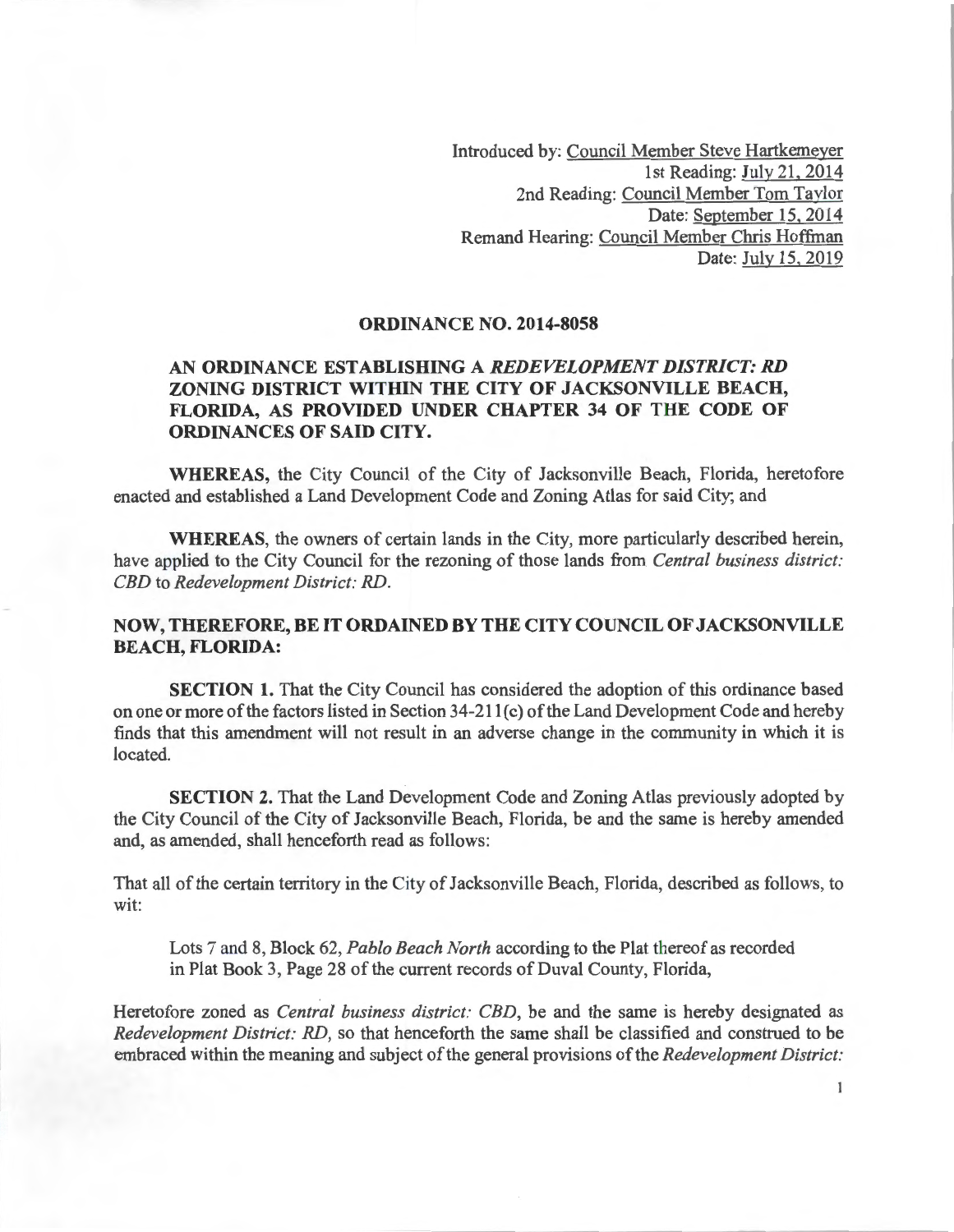*RD* zoning category as provided in Article VII, Section 34-347 of the Jacksonville Beach Land Development Code (Chapter 34 of the Code of Ordinances of the City of Jacksonville Beach, Florida), subject to the following additional limitations:

- A. The rezoning application dated May 19, 2014, including Project Narrative dated September 15, 2014, attached hereto as Exhibit A, and Preliminary RD Development Plan and Building Elevation sheets dated September 15, 2014 and together attached hereto as Exhibit B, which have been submitted to the City of Jacksonville Beach Planning and Development Department, are hereby adopted and incorporated as part of this amendment to the Jacksonville Beach Land Development Code and Zoning Atlas.
- B. Notwithstanding Land Development Code Section 34-393, the applicant shall be permitted to locate an alcoholic beverage establishment on the subject property, which exists within 500' feet of two existing similar such establishments.
- C. The project shall be generally carried out in accordance with the presentments of Exhibits A and B to this ordinance, including but not limited to the following:
	- 1. Maximum Building Height Thirty-five (35) feet.
	- 2. A minimum of twenty-two (22) off-street parking spaces shall be provided, including one (1) designated space for disabled persons.
	- 3. Maximum Area, Bar Building  $-6,429$  gross square feet. Notwithstanding Land Development Code Section 334-407(b), the maximum area of the Bar Building may include up to 2,033 gross square feet of outdoor bar, patio and lounge area, or thirty-one and six tenths percent (31.6 %) of the total Bar Building area.
	- 4. Maximum Area, Commercial Building 3,000 gross square feet.
	- 5. Maximum Occupancy, Bar Building- 325 occupants.
	- 6. The one (1) Mobile Food Vending Vehicle permitted on the property described herein shall be regulated by the standards listed in Attachment 7 to the Project Narrative contained in Exhibit A to this ordinance.
- D. Permitted uses of the subject property shall be as described in Exhibit A to this ordinance, and shall not include any uses specifically prohibited within *Redevelopment District: RD* zoning districts pursuant to Land Development Code Section 34-347(c)(3)c. *i.2.ii.*